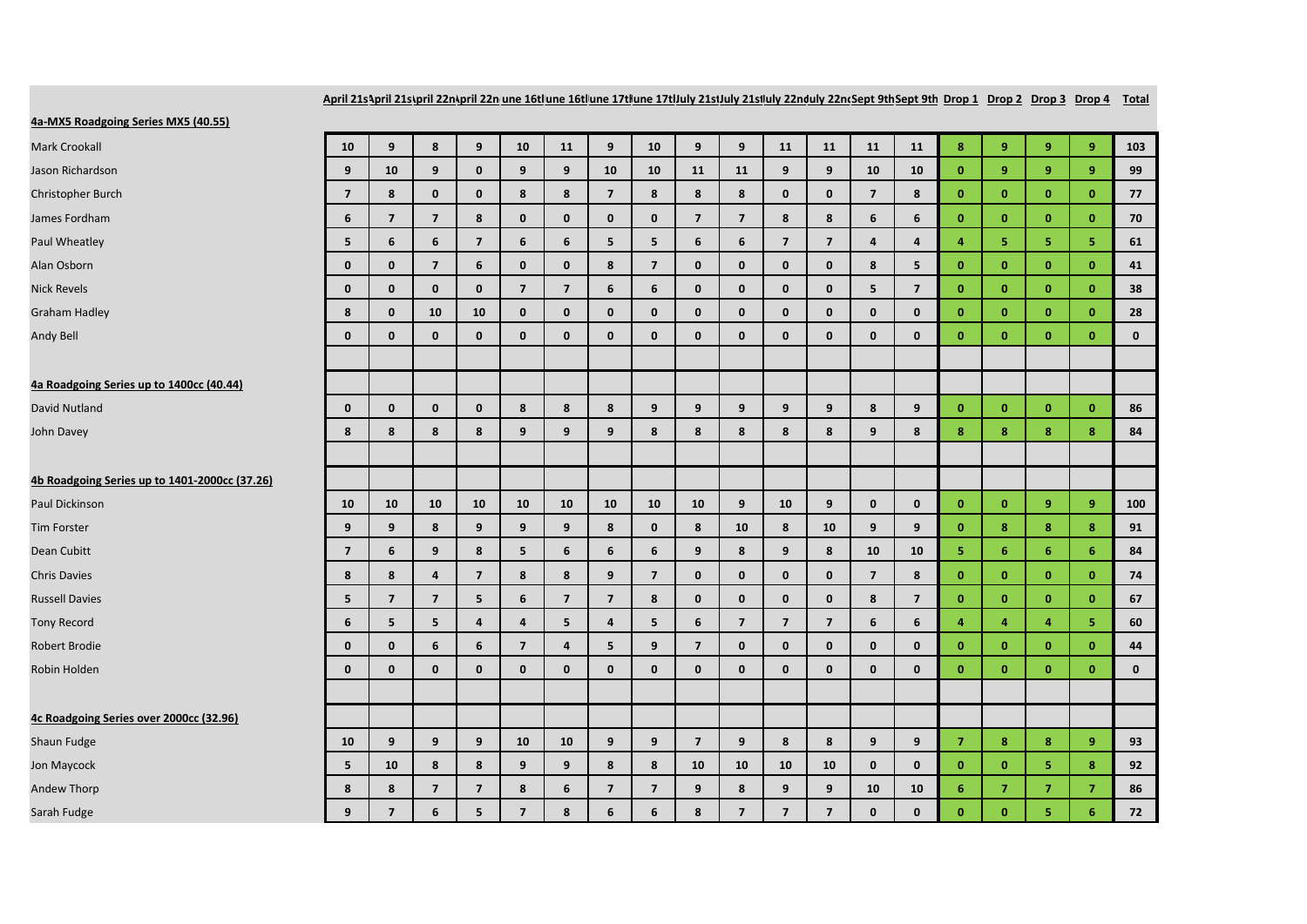| <b>Tony Mullis</b>                    | $\overline{7}$           | 6              | 5                       | 6                       | 6              | $\overline{7}$ | 5 <sup>1</sup>          | 5 <sup>1</sup>          | $\mathbf{0}$   | $\mathbf{0}$ | $\mathbf{0}$ | $\mathbf{0}$ | 8            | 8            | $\mathbf{0}$   | $\mathbf{0}$   | $\mathbf{0}$   | $\mathbf{0}$   | 63          |
|---------------------------------------|--------------------------|----------------|-------------------------|-------------------------|----------------|----------------|-------------------------|-------------------------|----------------|--------------|--------------|--------------|--------------|--------------|----------------|----------------|----------------|----------------|-------------|
| <b>Oliver Beale</b>                   | 6                        | 5              | $\overline{\mathbf{4}}$ | $\overline{4}$          | $\mathbf 0$    | $\mathbf 0$    | $\overline{\mathbf{4}}$ | $\overline{\mathbf{4}}$ | $\mathbf 0$    | $\mathbf{0}$ | $\mathbf 0$  | $\mathbf{0}$ | $\mathbf{0}$ | $\mathbf{0}$ | $\mathbf{0}$   | $\mathbf{0}$   | $\mathbf{0}$   | $\mathbf{0}$   | 27          |
| <b>Steve Harris</b>                   | $\mathbf 0$              | $\mathbf 0$    | $\mathbf 0$             | $\mathbf 0$             | 5              | 5              | $\overline{\mathbf{3}}$ | $\overline{\mathbf{3}}$ | $\mathbf 0$    | $\mathbf 0$  | $\mathbf 0$  | $\mathbf 0$  | $\mathbf 0$  | $\mathbf 0$  | $\mathbf{0}$   | $\mathbf{0}$   | $\mathbf{0}$   | $\mathbf{0}$   | 16          |
|                                       |                          |                |                         |                         |                |                |                         |                         |                |              |              |              |              |              |                |                |                |                |             |
| 4d Roadgoing Specialist (32.41)       |                          |                |                         |                         |                |                |                         |                         |                |              |              |              |              |              |                |                |                |                |             |
| Clive Skipper                         | 10                       | 10             | 10                      | 10                      | 10             | 10             | 9                       | 9                       | 8              | 9            | 8            | 8            | 9            | 8            | 8              | 8              | 8              | 8              | 96          |
| <b>Adrian Lewis</b>                   | 9                        | 9              | 9                       | 9                       | 9              | 9              | 8                       | 8                       | 9              | 8            | 9            | 9            | 8            | 9            | 8              | 8              | 8              | 8              | 90          |
| Tony Wiltshire                        | 8                        | 8              | 8                       | 8                       | $\mathbf 0$    | $\mathbf 0$    | $\mathbf 0$             | $\mathbf 0$             | $\mathbf 0$    | $\mathbf 0$  | $\mathbf 0$  | $\mathbf 0$  | $\mathbf 0$  | $\mathbf 0$  | $\mathbf{0}$   | $\mathbf{0}$   | $\bf{0}$       | $\mathbf{0}$   | 32          |
|                                       |                          |                |                         |                         |                |                |                         |                         |                |              |              |              |              |              |                |                |                |                |             |
| 5 Modified Marque upto 2000cc (34.02) |                          |                |                         |                         |                |                |                         |                         |                |              |              |              |              |              |                |                |                |                |             |
|                                       |                          |                |                         |                         |                |                |                         |                         |                |              |              |              |              |              |                |                |                |                |             |
| 6 Modified Marque over 2000cc (33.19) |                          |                |                         |                         |                |                |                         |                         |                |              |              |              |              |              |                |                |                |                |             |
| Phil Price                            | 9                        | 8              | 8                       | 10                      | 8              | 8              | 10                      | 10                      | 10             | 10           | 10           | 10           | 10           | 10           | 8              | 8 <sup>°</sup> | 8 <sup>°</sup> | $\mathbf{8}$   | 99          |
| Graham Beale                          | 10                       | 9              | 9                       | 8                       | 9              | 9              | 9                       | 9                       | 9              | 9            | 9            | 9            | 9            | 9            | 8              | 9              | 9              | 9              | 91          |
| Paul Slade                            | $\overline{\phantom{a}}$ | $\overline{7}$ | 6                       | 6                       | $\mathbf 0$    | $\mathbf 0$    | 8                       | 8                       | 8              | 8            | 8            | 8            | 8            | 8            | $\mathbf{0}$   | $\mathbf{0}$   | 6              | 6 <sup>°</sup> | 78          |
| Simon Purcell                         | 8                        | 10             | 10                      | 9                       | $\mathbf 0$    | $\mathbf{0}$   | $\mathbf{0}$            | $\mathbf{0}$            | $\mathbf 0$    | $\mathbf{0}$ | $\mathbf{0}$ | $\mathbf{0}$ | $\mathbf{0}$ | $\mathbf{0}$ | $\mathbf{0}$   | $\mathbf{0}$   | $\mathbf{0}$   | $\mathbf{0}$   | 37          |
| Mark Walker                           | $\mathbf{0}$             | $\mathbf{0}$   | $\overline{7}$          | $\overline{\mathbf{z}}$ | $\mathbf{0}$   | $\mathbf{0}$   | $\mathbf 0$             | $\mathbf 0$             | $\mathbf 0$    | $\mathbf{0}$ | $\mathbf{0}$ | $\mathbf{0}$ | $\mathbf{0}$ | $\mathbf{0}$ | $\mathbf{0}$   | $\mathbf{0}$   | $\mathbf{0}$   | $\mathbf{0}$   | 14          |
|                                       |                          |                |                         |                         |                |                |                         |                         |                |              |              |              |              |              |                |                |                |                |             |
| 7 Modified upto 1400cc (35.22)        |                          |                |                         |                         |                |                |                         |                         |                |              |              |              |              |              |                |                |                |                |             |
| Neil Turner                           | 10                       | 10             | $\mathbf 0$             | $\mathbf{0}$            | 10             | 10             | 10                      | 10                      | 11             | $\mathbf 0$  | $\mathbf{0}$ | $\mathbf{0}$ | 10           | 11           | $\mathbf{0}$   | $\mathbf{0}$   | $\mathbf{0}$   | $\mathbf{0}$   | 92          |
| Derek Mullis                          | 8                        | $\overline{7}$ | 9                       | 9                       | 8              | 8              | $\overline{9}$          | 10                      | 9 <sup>°</sup> | 9            | 9            | 9            | 9            | 9            | $\overline{7}$ | 8              | 8              | 8              | 91          |
| David Bean                            | $\overline{\phantom{a}}$ | 8              | 8                       | 8                       | $\overline{7}$ | $\overline{7}$ | 8                       | 8                       | 8              | 8            | 8            | 8            | 8            | 8            | $\overline{7}$ | $\overline{7}$ | $\overline{7}$ | 8              | 80          |
| Jim White                             | 9                        | 9              | 10                      | 10                      | 9              | 9              | $\mathbf 0$             | $\mathbf 0$             | $\mathbf 0$    | $\mathbf 0$  | $\mathbf 0$  | $\mathbf 0$  | $\mathbf 0$  | $\mathbf 0$  | $\mathbf{0}$   | $\mathbf{0}$   | $\bf{0}$       | $\mathbf{0}$   | 56          |
|                                       |                          |                |                         |                         |                |                |                         |                         |                |              |              |              |              |              |                |                |                |                |             |
| 8 Mofified 1400-2000cc (33.67)        |                          |                |                         |                         |                |                |                         |                         |                |              |              |              |              |              |                |                |                |                |             |
|                                       |                          |                |                         |                         |                |                |                         |                         |                |              |              |              |              |              |                |                |                |                |             |
| 9 Modified Cars over 2000cc (32.72)   |                          |                |                         |                         |                |                |                         |                         |                |              |              |              |              |              |                |                |                |                |             |
| <b>Tim Painter</b>                    | 9                        | 9              | 9                       | 9                       | 9              | 9              | 9                       | 9 <sup>°</sup>          | 9              | 9            | 9            | 9            | 9            | 9            | 9              | 9              | 9 <sup>°</sup> | 9 <sup>°</sup> | 90          |
| Richard Hilyar                        | 8                        | 8              | 8                       | 8                       | 8              | 8              | 8                       | 8                       | 8              | 8            | 8            | 8            | 8            | 8            | 8              | 8              | 8              | 8              | 80          |
| Mark Walker                           | $\mathbf{0}$             | $\mathbf{0}$   | $\mathbf{0}$            | $\mathbf{0}$            | $\mathbf{0}$   | $\mathbf{0}$   | $\mathbf{0}$            | $\mathbf{0}$            | $\mathbf{0}$   | $\mathbf{0}$ | $\mathbf{0}$ | $\mathbf{0}$ | $\mathbf{0}$ | $\mathbf{0}$ | $\mathbf{0}$   | $\mathbf{0}$   | $\mathbf{0}$   | $\mathbf{0}$   | $\mathbf 0$ |
|                                       |                          |                |                         |                         |                |                |                         |                         |                |              |              |              |              |              |                |                |                |                |             |
|                                       |                          |                |                         |                         |                |                |                         |                         |                |              |              |              |              |              |                |                |                |                |             |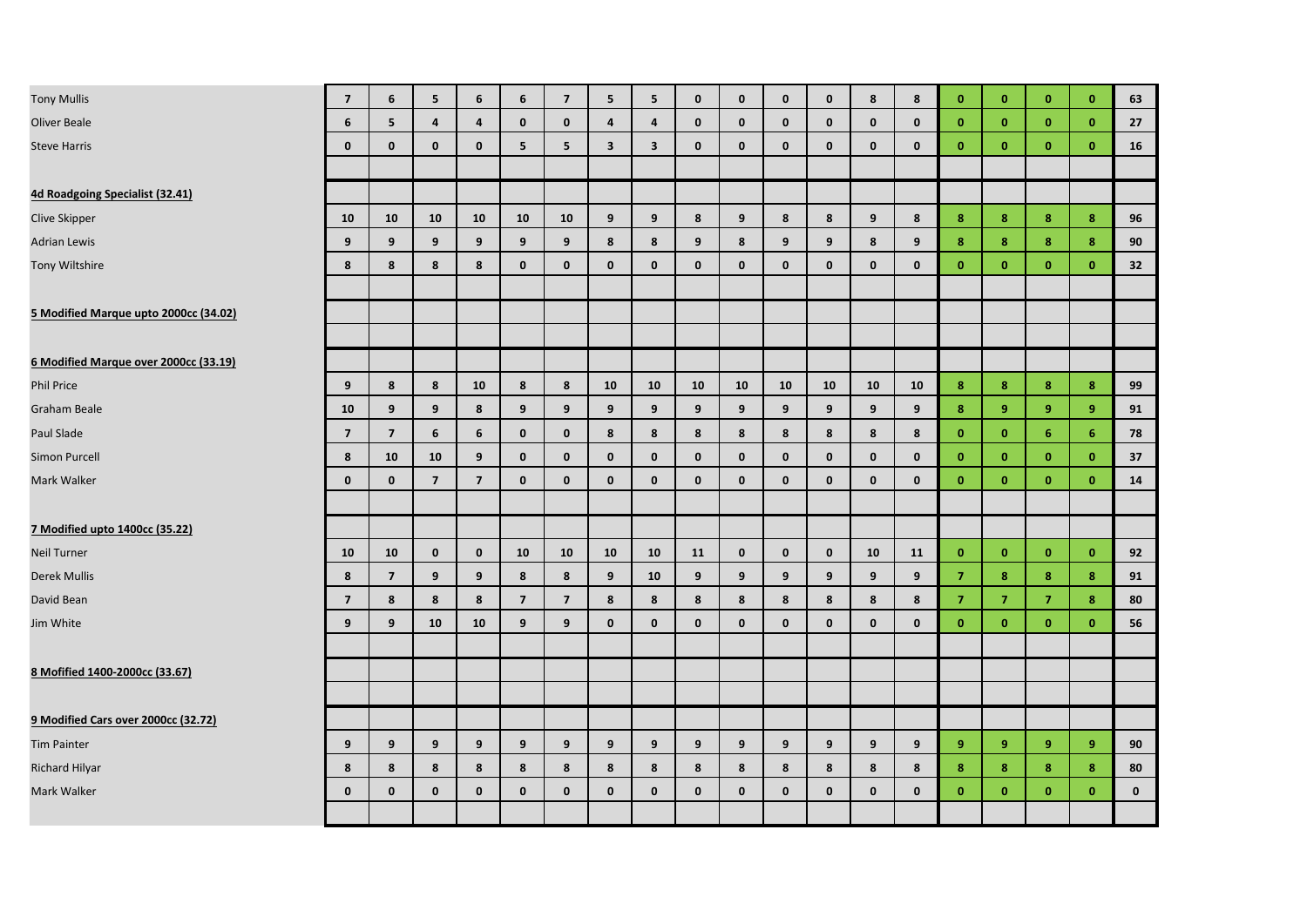| 11 Modified Specialist upto 2000cc (31.21) |                         |                         |                |                |                         |                          |              |              |              |              |              |              |              |              |                |                |                |                |    |
|--------------------------------------------|-------------------------|-------------------------|----------------|----------------|-------------------------|--------------------------|--------------|--------------|--------------|--------------|--------------|--------------|--------------|--------------|----------------|----------------|----------------|----------------|----|
| Martin Watson                              | 10                      | 10                      | 10             | 10             | 9                       | 9                        | 10           | 10           | 10           | 10           | 9            | 9            | 9            | $\mathbf{0}$ | $\mathbf{0}$   | 9              | 9              | $\overline{9}$ | 98 |
| Steve Holland                              | $\mathbf 0$             | $\mathbf 0$             | 8              | 8              | 10                      | 10                       | 8            | 9            | 9            | 8            | 10           | 10           | 10           | 9            | $\bf{0}$       | $\mathbf{0}$   | 8              | 8              | 93 |
| <b>Richie Gatt</b>                         | 9                       | 9                       | 9              | 9              | 8                       | 8                        | 9            | 8            | 8            | 9            | 8            | 8            | 8            | 8            | 8              | 8              | 8              | 8              | 86 |
|                                            |                         |                         |                |                |                         |                          |              |              |              |              |              |              |              |              |                |                |                |                |    |
| 13 Historically Interesting (33.52)        |                         |                         |                |                |                         |                          |              |              |              |              |              |              |              |              |                |                |                |                |    |
| <b>Fyrth Cross</b>                         | 10                      | 10                      | 10             | 10             | 10                      | 10                       | 10           | 9            | 9            | 9            | 10           | 9            | $\mathbf{0}$ | $\mathbf{0}$ | $\mathbf{0}$   | $\mathbf{0}$   | 9              | 9              | 98 |
| Sue Hayes                                  | 9                       | 9                       | 9              | 9              | 9                       | 9                        | 9            | $\mathbf{0}$ | 8            | 8            | 8            | 8            | 8            | 8            | $\mathbf{0}$   | 8              | 8              | 8              | 87 |
| Jeremy Smihson                             | $\overline{\mathbf{z}}$ | $\overline{\mathbf{z}}$ | $\overline{7}$ | $\overline{7}$ | $\overline{\mathbf{z}}$ | $\overline{\phantom{a}}$ | 8            | 8            | $\mathbf 0$  | $\mathbf 0$  | $\mathbf{0}$ | $\mathbf 0$  | $\mathbf 0$  | $\mathbf{0}$ | $\bf{0}$       | $\mathbf{0}$   | $\mathbf{0}$   | $\mathbf{0}$   | 58 |
| Mike Broome                                | 8                       | 8                       | 8              | 8              | 8                       | 8                        | $\mathbf 0$  | $\mathbf{0}$ | $\mathbf{0}$ | $\mathbf{0}$ | $\mathbf{0}$ | $\mathbf{0}$ | $\mathbf{0}$ | $\mathbf{0}$ | $\mathbf{0}$   | $\mathbf{0}$   | $\mathbf{0}$   | $\mathbf{0}$   | 48 |
|                                            |                         |                         |                |                |                         |                          |              |              |              |              |              |              |              |              |                |                |                |                |    |
| 14 Hillclimb Super sports (34.41)          |                         |                         |                |                |                         |                          |              |              |              |              |              |              |              |              |                |                |                |                |    |
| Mark Mortimer                              | 8                       | 8                       | 8              | 8              | 8                       | 8                        | 8            | 8            | $\mathbf 0$  | $\mathbf{0}$ | $\mathbf 0$  | $\mathbf 0$  | 8            | 8            | $\mathbf{0}$   | $\mathbf{0}$   | $\mathbf{0}$   | $\mathbf{0}$   | 80 |
|                                            |                         |                         |                |                |                         |                          |              |              |              |              |              |              |              |              |                |                |                |                |    |
| 15a Sports Libre upto 1400cc (32.28)       |                         |                         |                |                |                         |                          |              |              |              |              |              |              |              |              |                |                |                |                |    |
| Peter Steel                                | 8                       | 8                       | 8              | 8              | 9                       | 9                        | 9            | 9            | 9            | 9            | 10           | 9            | 8            | 9            | 8              | 8              | 8              | $\bf{8}$       | 90 |
| <b>Richard Wood</b>                        | $\overline{7}$          | $\overline{7}$          | $\overline{7}$ | $\overline{7}$ | 8                       | 8                        | 8            | 8            | 8            | 8            | 8            | 8            | 9            | 8            | $\overline{7}$ | $\overline{7}$ | $\overline{7}$ | $\overline{7}$ | 81 |
| Tim Pitfield                               | 9                       | 9                       | 9              | 9              | $\mathbf 0$             | $\mathbf 0$              | $\mathbf 0$  | $\mathbf 0$  | $\mathbf 0$  | $\mathbf{0}$ | $\mathbf 0$  | $\mathbf 0$  | $\mathbf{0}$ | $\mathbf 0$  | $\mathbf{0}$   | $\mathbf{0}$   | $\mathbf{0}$   | $\mathbf{0}$   | 36 |
| Neil Turner                                | $\mathbf{0}$            | $\mathbf{0}$            | $\mathbf{0}$   | $\mathbf{0}$   | $\mathbf{0}$            | $\mathbf{0}$             | $\mathbf{0}$ | $\mathbf{0}$ | $\mathbf{0}$ | $\mathbf{0}$ | 9            | $\mathbf{0}$ | $\mathbf{0}$ | $\mathbf{0}$ | $\mathbf{0}$   | $\mathbf{0}$   | $\mathbf{0}$   | $\mathbf{0}$   | 9  |
|                                            |                         |                         |                |                |                         |                          |              |              |              |              |              |              |              |              |                |                |                |                |    |
| 15b Sports Libre 1401-2000cc (29.45)       |                         |                         |                |                |                         |                          |              |              |              |              |              |              |              |              |                |                |                |                |    |
| Keith Diggle                               | 8                       | 8                       | 8              | 8              | 8                       | 8                        | 8            | 8            | $\mathbf 0$  | $\mathbf 0$  | $\mathbf 0$  | $\mathbf 0$  | 8            | 8            | $\mathbf{0}$   | $\mathbf{0}$   | $\mathbf{0}$   | $\mathbf{0}$   | 80 |
|                                            |                         |                         |                |                |                         |                          |              |              |              |              |              |              |              |              |                |                |                |                |    |
| 16 Sports Libre over 2000cc (30.28)        |                         |                         |                |                |                         |                          |              |              |              |              |              |              |              |              |                |                |                |                |    |
| Chris Cannell                              | 8                       | 8                       | 8              | 8              | 9                       | 9                        | 8            | 8            | 8            | 8            | $\mathbf{0}$ | $\mathbf{0}$ | 8            | 8            | $\mathbf{0}$   | $\mathbf{0}$   | 8              | 8              | 82 |
| <b>Geoff Twemlow</b>                       | $\mathbf{0}$            | $\mathbf 0$             | $\mathbf 0$    | $\mathbf 0$    | 8                       | 8                        | $\mathbf 0$  | $\mathbf 0$  | $\mathbf 0$  | $\mathbf 0$  | $\mathbf 0$  | $\mathbf{0}$ | $\mathbf 0$  | $\mathbf 0$  | $\bf{0}$       | $\mathbf{0}$   | $\mathbf{0}$   | $\mathbf{0}$   | 16 |
|                                            |                         |                         |                |                |                         |                          |              |              |              |              |              |              |              |              |                |                |                |                |    |
| 18 Up to 600cc Racing Cars (35.08)         |                         |                         |                |                |                         |                          |              |              |              |              |              |              |              |              |                |                |                |                |    |
| David Cuff                                 | $\mathbf{0}$            | $\mathbf{0}$            | 8              | 8              | $\mathbf 0$             | $\mathbf{0}$             | $\mathbf 0$  | $\mathbf 0$  | $\mathbf{0}$ | $\mathbf{0}$ | $\mathbf 0$  | $\mathbf{0}$ | $\mathbf{0}$ | $\mathbf{0}$ | $\mathbf{0}$   | $\mathbf{0}$   | $\mathbf{0}$   | $\mathbf{0}$   | 16 |
|                                            |                         |                         |                |                |                         |                          |              |              |              |              |              |              |              |              |                |                |                |                |    |
| 19 601-1100cc Racing Cars (30.26)          |                         |                         |                |                |                         |                          |              |              |              |              |              |              |              |              |                |                |                |                |    |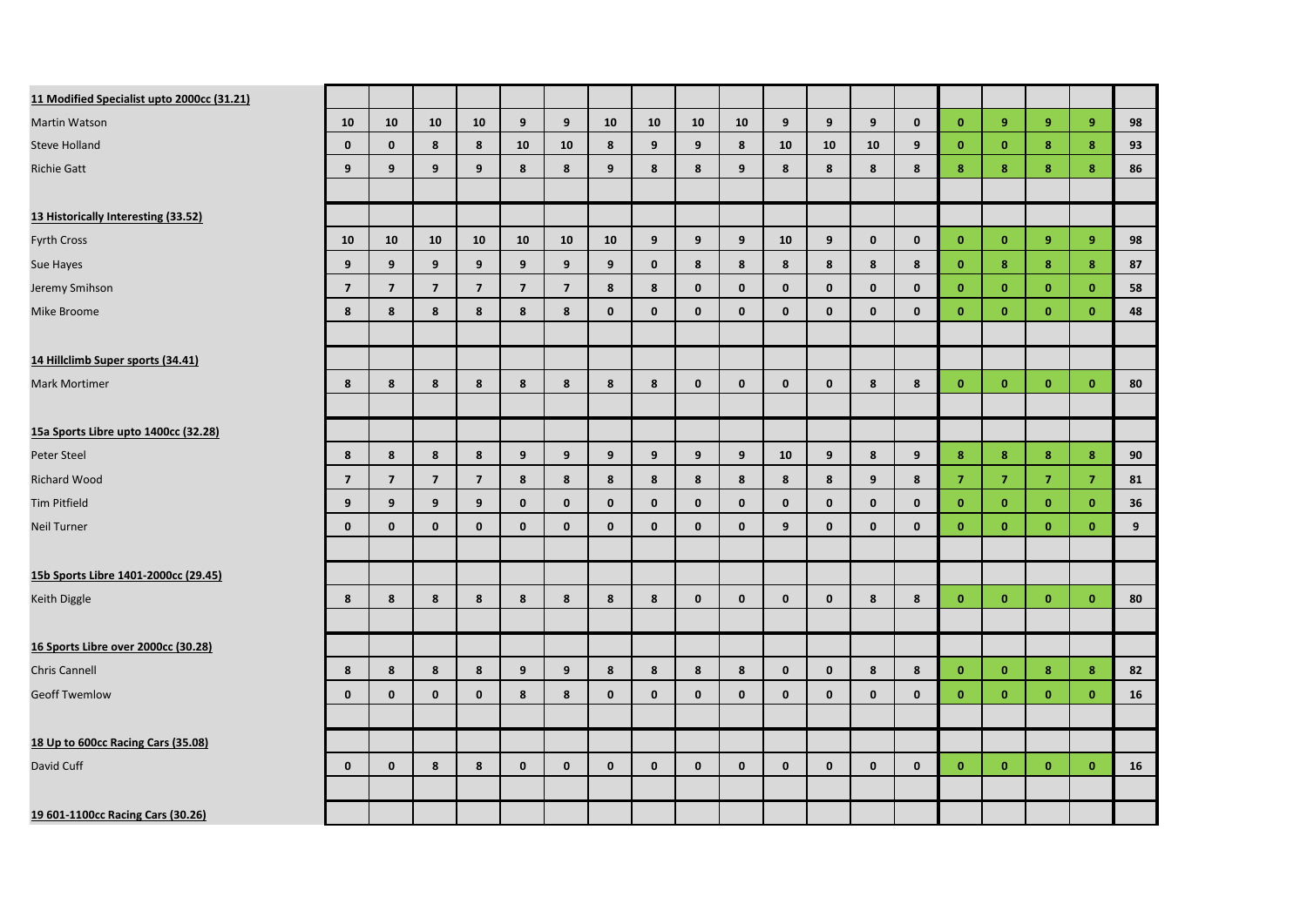| James Moore                                       | 10             | 10 <sup>°</sup> | 10             | 10             | 10           | 10           | 10           | 10           | 10             | 10             | 10             | 10             | $\mathbf{0}$   | $\mathbf{0}$   | $\mathbf{0}$   | $\mathbf{0}$ | 10           | 10             | 100            |
|---------------------------------------------------|----------------|-----------------|----------------|----------------|--------------|--------------|--------------|--------------|----------------|----------------|----------------|----------------|----------------|----------------|----------------|--------------|--------------|----------------|----------------|
| Muray Wakeham                                     | 8              | 9               | 9              | 8              | 9            | 9            | 9            | 9            | 9              | 9              | 9              | 9              | 10             | 10             | 8              | 8            | 9            | 9 <sup>°</sup> | 92             |
| Alan Joy                                          | 9              | 8               | 8              | 9              | 8            | 8            | 8            | 8            | $\overline{7}$ | 8              | 8              | 8              | 9              | 9              | $\overline{7}$ | 8            | 8            | 8              | 84             |
| Steve Loadsman                                    | 6              | $\overline{7}$  | $\overline{7}$ | $\overline{7}$ | $\mathbf{0}$ | $\mathbf{0}$ | $\mathbf 0$  | $\mathbf{0}$ | 6              | $\mathbf{0}$   | $\overline{7}$ | $\overline{7}$ | 8              | 8              | $\mathbf{0}$   | $\mathbf{0}$ | $\mathbf{0}$ | $\mathbf{0}$   | 63             |
| Pete Hammock                                      | $\mathbf{0}$   | $\mathbf{0}$    | $\mathbf 0$    | $\mathbf{0}$   | $\mathbf 0$  | $\mathbf 0$  | $\mathbf 0$  | $\mathbf 0$  | 8              | $\overline{7}$ | $\mathbf 0$    | $\mathbf{0}$   | $\mathbf{0}$   | $\mathbf 0$    | $\mathbf{0}$   | $\mathbf{0}$ | $\mathbf{0}$ | $\mathbf{0}$   | 15             |
| Campbell Adams                                    | $\mathbf{0}$   | $\mathbf{0}$    | $\mathbf{0}$   | $\mathbf{0}$   | $\mathbf{0}$ | $\mathbf{0}$ | $\mathbf{0}$ | $\mathbf{0}$ | $\mathbf{0}$   | $\mathbf{0}$   | $\mathbf{0}$   | $\mathbf{0}$   | $\overline{7}$ | $\overline{7}$ | $\mathbf{0}$   | $\mathbf{0}$ | $\mathbf{0}$ | $\mathbf{0}$   | 14             |
| Hannah Wiltshire                                  | $\overline{7}$ | $\mathbf{0}$    | $\mathbf{0}$   | $\mathbf{0}$   | $\mathbf 0$  | $\mathbf 0$  | $\mathbf 0$  | $\mathbf{0}$ | $\mathbf 0$    | $\mathbf{0}$   | $\mathbf{0}$   | $\mathbf{0}$   | $\mathbf{0}$   | $\mathbf{0}$   | $\mathbf{0}$   | $\mathbf{0}$ | $\mathbf{0}$ | $\mathbf{0}$   | $\overline{7}$ |
| Lorcan Adams                                      | $\mathbf{0}$   | $\mathbf{0}$    | $\mathbf{0}$   | $\mathbf{0}$   | $\mathbf{0}$ | $\mathbf{0}$ | $\mathbf{0}$ | $\mathbf{0}$ | $\mathbf{0}$   | $\mathbf{0}$   | $\mathbf{0}$   | $\mathbf{0}$   | $\mathbf{0}$   | $\mathbf{0}$   | $\mathbf{0}$   | $\mathbf{0}$ | $\mathbf{0}$ | $\mathbf{0}$   | $\mathbf 0$    |
|                                                   |                |                 |                |                |              |              |              |              |                |                |                |                |                |                |                |              |              |                |                |
| 20a Formula Ford upto 1994 (Kent Engines) (36.30) |                |                 |                |                |              |              |              |              |                |                |                |                |                |                |                |              |              |                |                |
| Robert Brodie                                     | $\mathbf{0}$   | $\mathbf{0}$    | $\mathbf{0}$   | $\mathbf{0}$   | $\mathbf{0}$ | $\mathbf{0}$ | $\mathbf{0}$ | $\mathbf{0}$ | $\mathbf{0}$   | $\mathbf{0}$   | 8              | 8              | $\mathbf{0}$   | $\mathbf{0}$   | $\mathbf{0}$   | $\mathbf{0}$ | $\mathbf{0}$ | $\mathbf{0}$   | 16             |
|                                                   |                |                 |                |                |              |              |              |              |                |                |                |                |                |                |                |              |              |                |                |
| 20 1101-1600 Racing Cars (28.20)                  |                |                 |                |                |              |              |              |              |                |                |                |                |                |                |                |              |              |                |                |
| Peter D Smith                                     | 10             | $\mathbf{0}$    | 10             | 10             | 9            | 9            | 9            | 9            | 9              | 9              | 9              | 9              | $\mathbf{0}$   | $\mathbf{0}$   | $\mathbf{0}$   | $\mathbf{0}$ | $\mathbf{0}$ | 9 <sup>°</sup> | 93             |
| <b>Richard Gaylard</b>                            | 9              | $\mathbf{0}$    | 9              | 9              | 8            | 8            | 8            | 8            | 8              | 8              | 8              | 8              | $\mathbf{0}$   | $\mathbf 0$    | $\mathbf{0}$   | $\mathbf{0}$ | $\mathbf{0}$ | 8              | 83             |
| Mike Lee                                          | 8              | 8               | 8              | 8              | $\mathbf{0}$ | $\mathbf{0}$ | $\mathbf{0}$ | $\mathbf{0}$ | $\mathbf{0}$   | $\mathbf{0}$   | $\mathbf{0}$   | $\mathbf{0}$   | $\mathbf{0}$   | $\mathbf{0}$   | $\mathbf{0}$   | $\mathbf{0}$ | $\mathbf{0}$ | $\mathbf{0}$   | 32             |
| <b>Neville Thomson</b>                            | $\mathbf{0}$   | $\mathbf{0}$    | $\mathbf{0}$   | $\mathbf{0}$   | $\mathbf{0}$ | $\mathbf{0}$ | $\mathbf{0}$ | $\mathbf{0}$ | $\mathbf{0}$   | $\mathbf{0}$   | $\mathbf{0}$   | $\mathbf{0}$   | $\mathbf{0}$   | $\mathbf{0}$   | $\mathbf{0}$   | $\mathbf{0}$ | $\mathbf{0}$ | $\mathbf{0}$   | $\mathbf{0}$   |
|                                                   |                |                 |                |                |              |              |              |              |                |                |                |                |                |                |                |              |              |                |                |
| 21a 1601-2000cc Racing Cars (N/A) (33.72)         |                |                 |                |                |              |              |              |              |                |                |                |                |                |                |                |              |              |                |                |
| Roger Cock                                        | 8              | 8               | 8              | 9              | $\mathbf{0}$ | $\mathbf{0}$ | 9            | $\mathbf{0}$ | 11             | 9              | 10             | 10             | 10             | 10             | $\mathbf{0}$   | $\mathbf{0}$ | $\mathbf{0}$ | 8              | 94             |
| Dave Lord                                         | 9              | 9               | 10             | 8              | 8            | 8            | 8            | 8            | 9              | 11             | 8              | $\mathbf{0}$   | 9              | 8              | $\mathbf{0}$   | 8            | 8            | 8              | 89             |
|                                                   |                |                 |                |                |              |              |              |              |                |                |                |                |                |                |                |              |              |                |                |
| 21b 1601-2000cc Racing Cars (F/I) (28.00)         |                |                 |                |                |              |              |              |              |                |                |                |                |                |                |                |              |              |                |                |
|                                                   |                |                 |                |                |              |              |              |              |                |                |                |                |                |                |                |              |              |                |                |
| 22 over 2000cc Racing Cars (27.67)                |                |                 |                |                |              |              |              |              |                |                |                |                |                |                |                |              |              |                |                |
| Paul Crute                                        | 8              | 8               | 8              | 8              | 8            | 8            | 8            | 8            | 8              | 8              | 8              | 8              | 8              | 8              | 8              | 8            | 8            | 8              | 80             |
|                                                   |                |                 |                |                |              |              |              |              |                |                |                |                |                |                |                |              |              |                |                |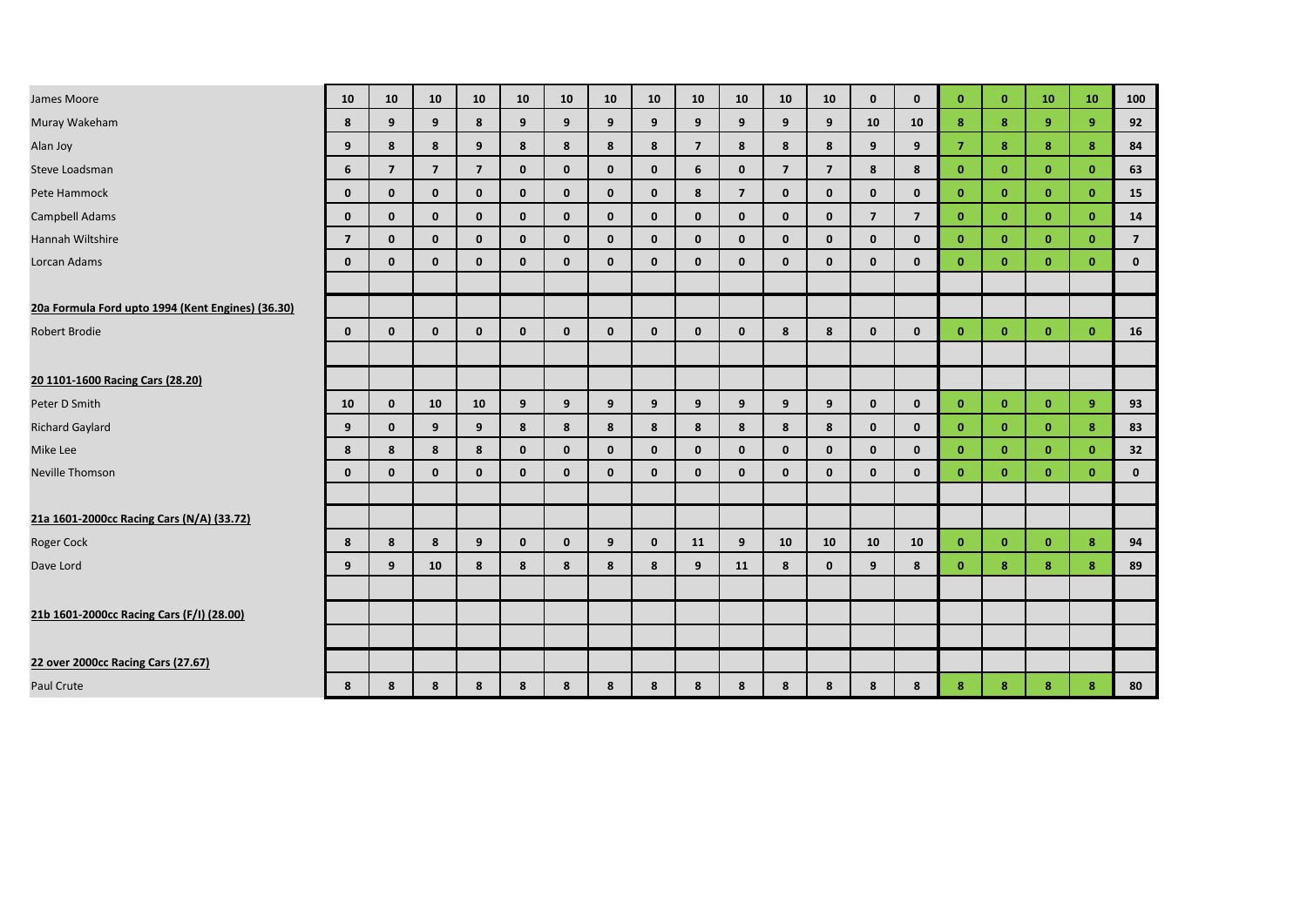**39.88**

| 138         | 35                      |
|-------------|-------------------------|
| 126         | 27                      |
| 77          | $\overline{\mathbf{0}}$ |
| 70          | $\mathbf 0$             |
| 80          | 19                      |
| 41          | $\mathbf 0$             |
| 38          | $\mathbf 0$             |
| 28          | $\mathbf 0$             |
| $\mathbf 0$ | $\overline{0}$          |
|             |                         |
|             |                         |
| 86          | $\mathbf 0$             |
| 116         | 32                      |
|             |                         |
|             |                         |
| 118         | 18                      |
| 115         | 24                      |
| 107         | 23                      |
| 74          | $\mathbf 0$             |
| 67          | $\mathbf 0$             |
| 77          | 17                      |
| 44          | $\mathbf 0$             |
| $\mathbf 0$ | $\overline{\mathbf{0}}$ |
|             |                         |
|             |                         |
| 125         | 32                      |
| 105         | 13                      |
| 113         | 27                      |
| 83          | 11                      |
|             |                         |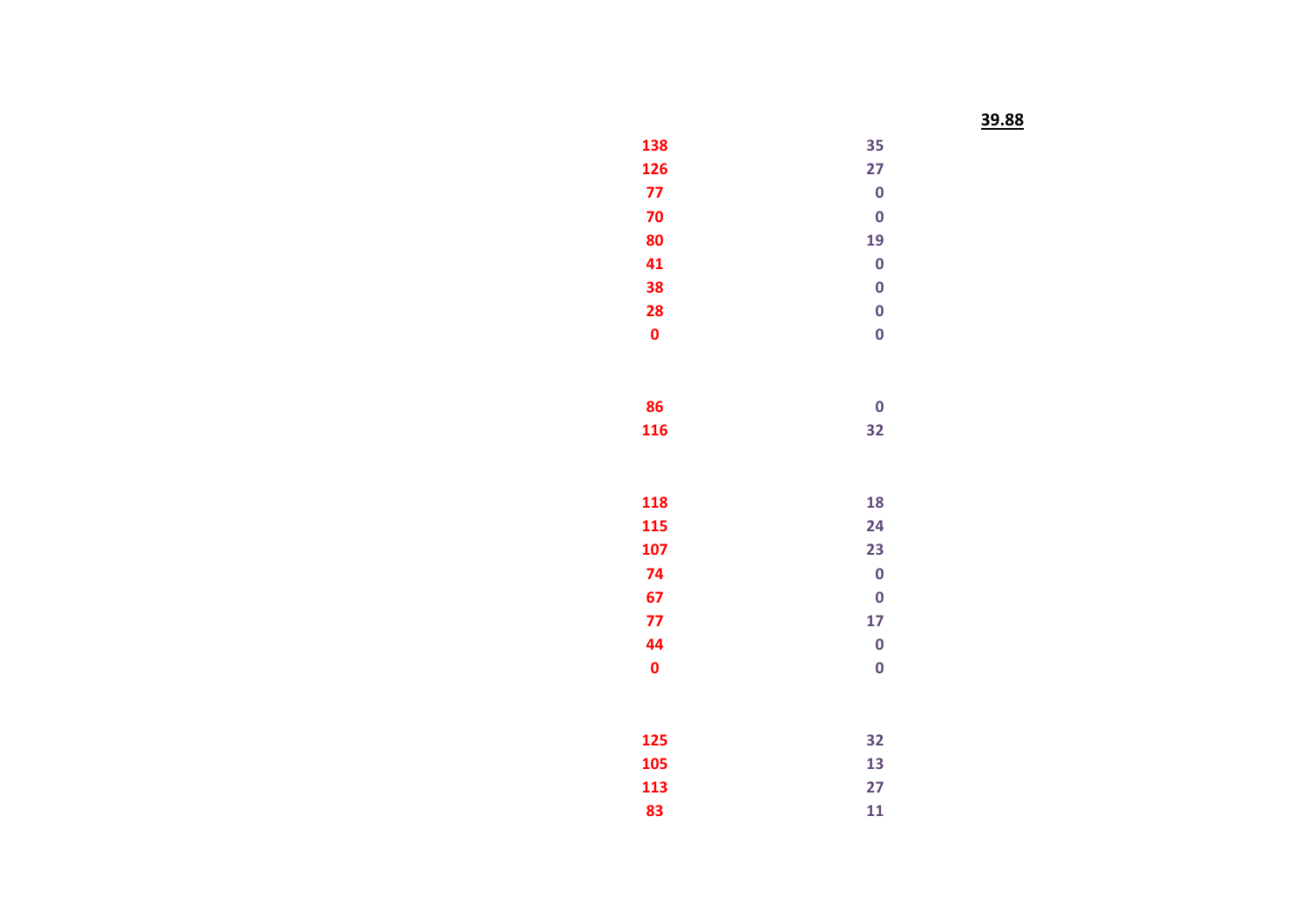| 63  | $\bf{0}$ |
|-----|----------|
| 27  | $\bf{0}$ |
| 16  | $\bf{0}$ |
|     |          |
|     |          |
| 128 | 32       |
| 122 | 32       |
| 32  | 0        |

| 32 |
|----|
| 35 |
| 12 |
| 0  |
| 0  |
|    |

 **31 29**

**36**

 **32 0**

**35.14**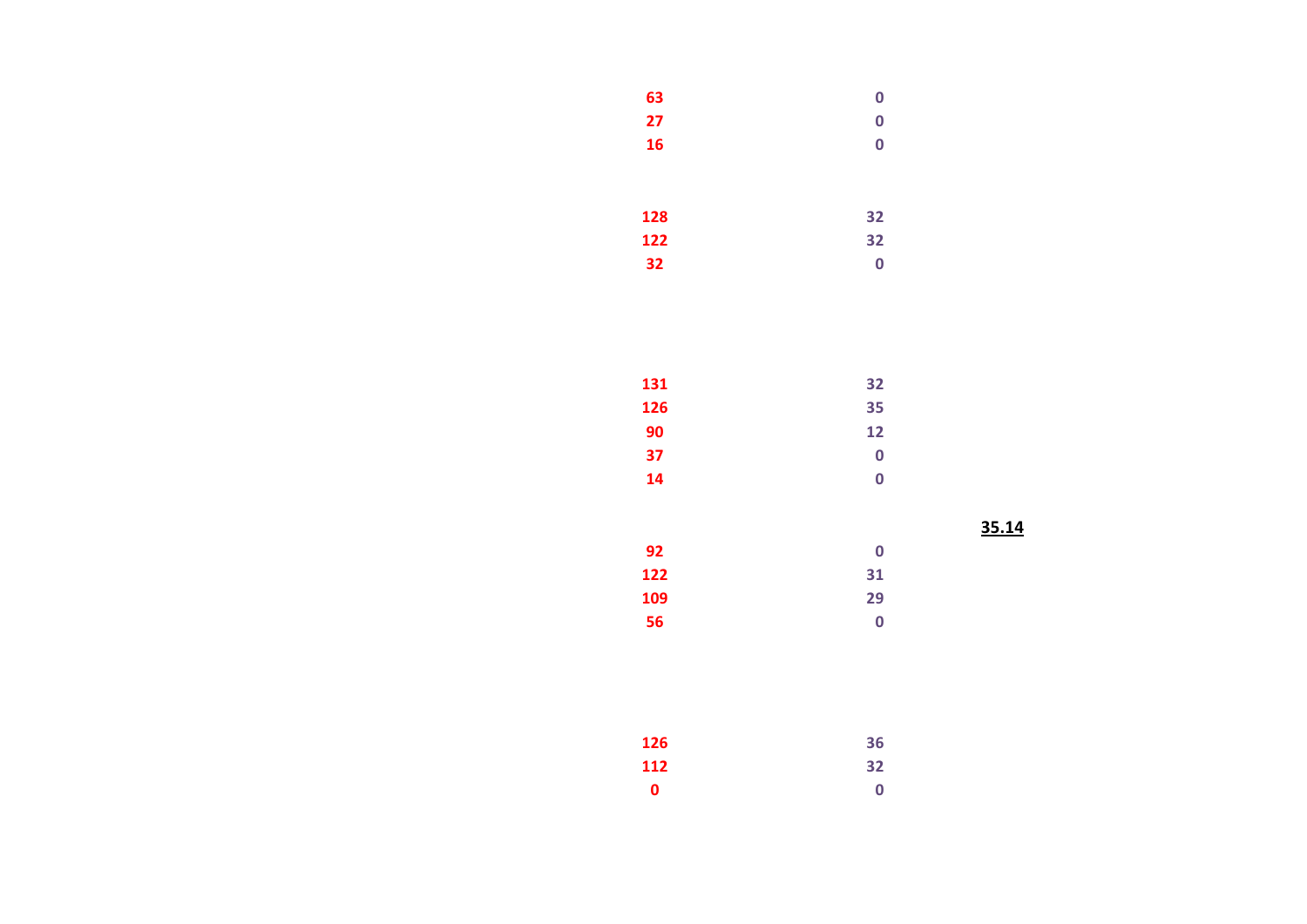| 27                      |  |
|-------------------------|--|
| 16                      |  |
| 32                      |  |
|                         |  |
|                         |  |
| 18                      |  |
| 24                      |  |
| $\bf{0}$                |  |
| $\mathbf 0$             |  |
|                         |  |
|                         |  |
| $\overline{\mathbf{0}}$ |  |
|                         |  |
|                         |  |
| 32                      |  |
| 28                      |  |
| $\bf{0}$                |  |
| $\bf{0}$                |  |
|                         |  |
|                         |  |
| $\overline{\mathbf{0}}$ |  |
|                         |  |
|                         |  |
| 16                      |  |
| $\mathbf 0$             |  |
|                         |  |
|                         |  |
| $\overline{\mathbf{0}}$ |  |
|                         |  |

**33.12**